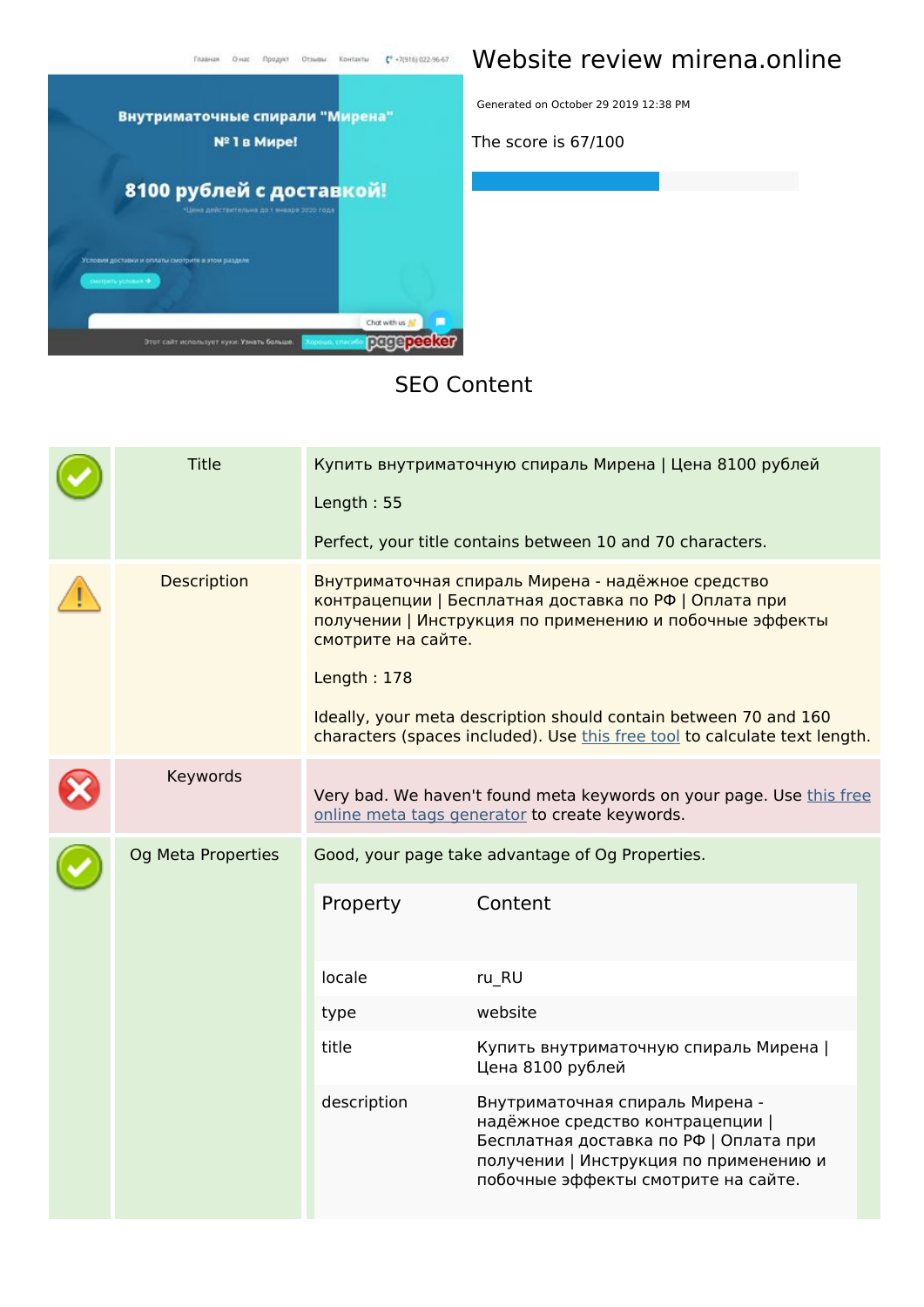#### **SEO Content**

|                        | url                                                                                                                                                                                                                                                                                                                                                                                                                                                                                                                                                                                                                                                                                                                                                                             |                     | https://mirena.online/                                                                                      |         |                     |                                                                     |  |
|------------------------|---------------------------------------------------------------------------------------------------------------------------------------------------------------------------------------------------------------------------------------------------------------------------------------------------------------------------------------------------------------------------------------------------------------------------------------------------------------------------------------------------------------------------------------------------------------------------------------------------------------------------------------------------------------------------------------------------------------------------------------------------------------------------------|---------------------|-------------------------------------------------------------------------------------------------------------|---------|---------------------|---------------------------------------------------------------------|--|
|                        | site name                                                                                                                                                                                                                                                                                                                                                                                                                                                                                                                                                                                                                                                                                                                                                                       |                     | спираль " Мирена"                                                                                           |         |                     |                                                                     |  |
| Headings               | H1<br>1                                                                                                                                                                                                                                                                                                                                                                                                                                                                                                                                                                                                                                                                                                                                                                         | H <sub>2</sub><br>6 | H3<br>12                                                                                                    | H4<br>0 | H <sub>5</sub><br>0 | H <sub>6</sub><br>0                                                 |  |
|                        | • [Н1] Внутриматочные спирали "Мирена"<br>• [H2] № 1 в Мире!<br>• [Н2] 8100 рублей с доставкой!<br>• [H2] Mirena.online - сервис быстрой доставки<br>• [Н2] Преимущества<br>• [Н2] Отзывы<br>• [Н2] С Нами удобно работать!<br>• [НЗ] Позвоните нам сегодня для бесплатной консультации<br>• [НЗ] Защита от оплодотворения<br>• [НЗ] Миома матки, полип матки, эндометриоз, лейомиома<br>матки<br>• [НЗ] Быстрое возвращение способности к зачатию<br>• [НЗ] Профилактика и лечение гинекологических патологий<br>• [НЗ] Снижение риска и лечение рака эндометрия, а также<br>рака шейки матки на ранней стадии<br>• [НЗ] Не препятствует половому акту<br>• [НЗ] Оставь свой отзыв<br>• [НЗ] Для связи<br>• [НЗ] Адрес производителя<br>• [НЗ] Часы работы<br>• [НЗ] Подпишись |                     |                                                                                                             |         |                     |                                                                     |  |
| Images                 |                                                                                                                                                                                                                                                                                                                                                                                                                                                                                                                                                                                                                                                                                                                                                                                 |                     | We found 12 images on this web page.<br>6 alt attributes are empty or missing. Add alternative text so that |         |                     | search engines can better understand the content of your images.    |  |
| <b>Text/HTML Ratio</b> | Ratio: 15%                                                                                                                                                                                                                                                                                                                                                                                                                                                                                                                                                                                                                                                                                                                                                                      |                     |                                                                                                             |         |                     |                                                                     |  |
|                        | lower than 25 percent.                                                                                                                                                                                                                                                                                                                                                                                                                                                                                                                                                                                                                                                                                                                                                          |                     |                                                                                                             |         |                     | Good, this page's ratio of text to HTML code is higher than 15, but |  |
| Flash                  |                                                                                                                                                                                                                                                                                                                                                                                                                                                                                                                                                                                                                                                                                                                                                                                 |                     | Perfect, no Flash content has been detected on this page.                                                   |         |                     |                                                                     |  |
| Iframe                 |                                                                                                                                                                                                                                                                                                                                                                                                                                                                                                                                                                                                                                                                                                                                                                                 |                     | Great, there are no Iframes detected on this page.                                                          |         |                     |                                                                     |  |

## **SEO Links**

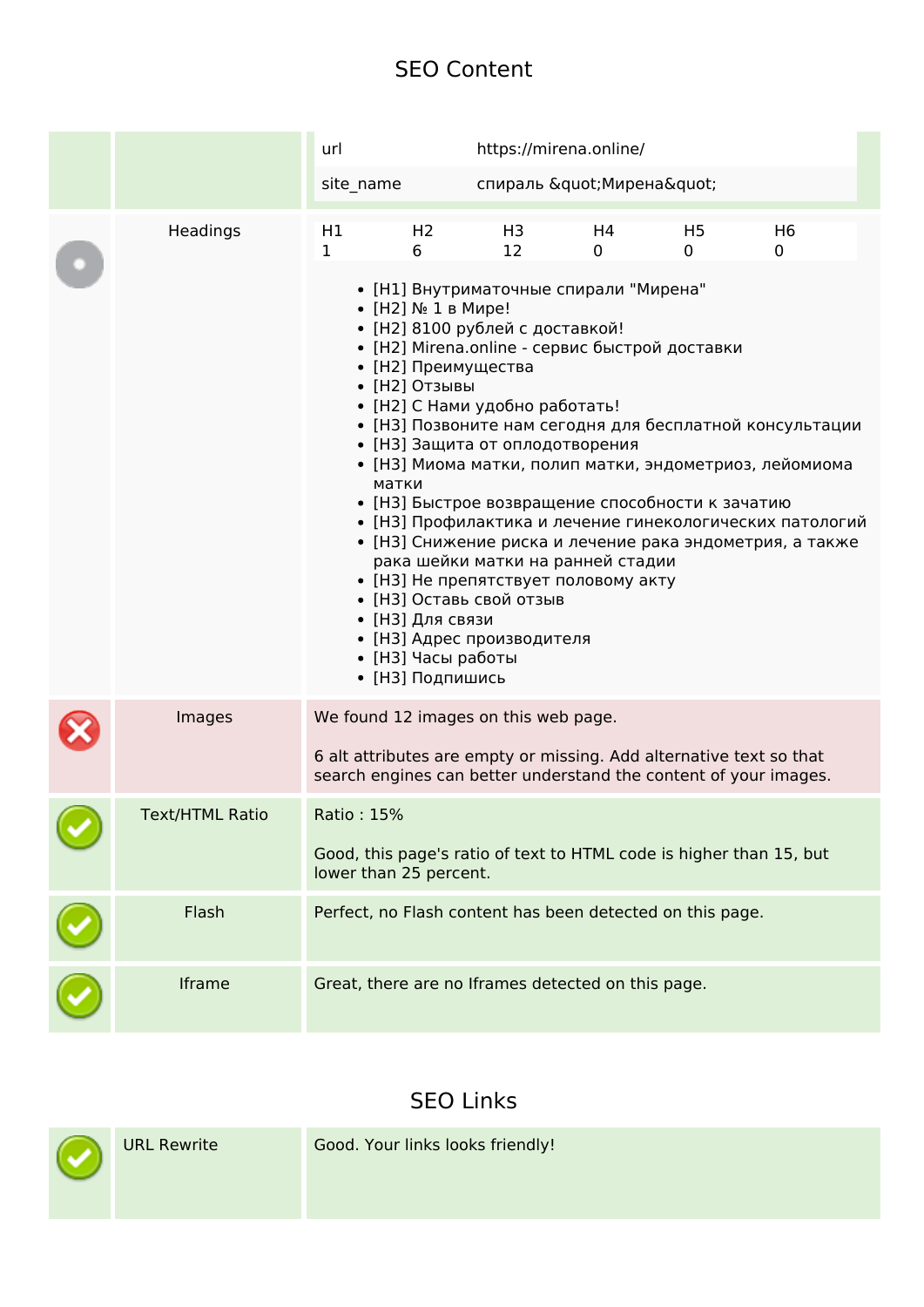### **SEO Links**

| Underscores in the<br><b>URLS</b> | Perfect! No underscores detected in your URLs.                                               |
|-----------------------------------|----------------------------------------------------------------------------------------------|
| In-page links                     | We found a total of 11 links including 0 link(s) to files                                    |
| <b>Statistics</b>                 | External Links: noFollow 0%<br>External Links: Passing Juice 18.18%<br>Internal Links 81.82% |

# **In-page links**

| Anchor                      | <b>Type</b> | Juice         |
|-----------------------------|-------------|---------------|
| Перейти к содержимому       | Internal    | Passing Juice |
| <u>Главная</u>              | Internal    | noFollow      |
| <u>О нас</u>                | Internal    | noFollow      |
| Продукт                     | Internal    | noFollow      |
| <b>Отзывы</b>               | Internal    | noFollow      |
| <u>Контакты</u>             | Internal    | noFollow      |
| пользовательское соглашение | Internal    | Passing Juice |
| политику конфиденциальности | Internal    | Passing Juice |
| WhatSapp                    | External    | Passing Juice |
| <b>Viber</b>                | External    | Passing Juice |
| Узнать больше.              | Internal    | Passing Juice |

# **SEO Keywords**

|  | Keywords Cloud | лет спирали она это ДЛЯ СПИРАЛЬ время |
|--|----------------|---------------------------------------|
|  |                | матки МИРЕНА контрацепции             |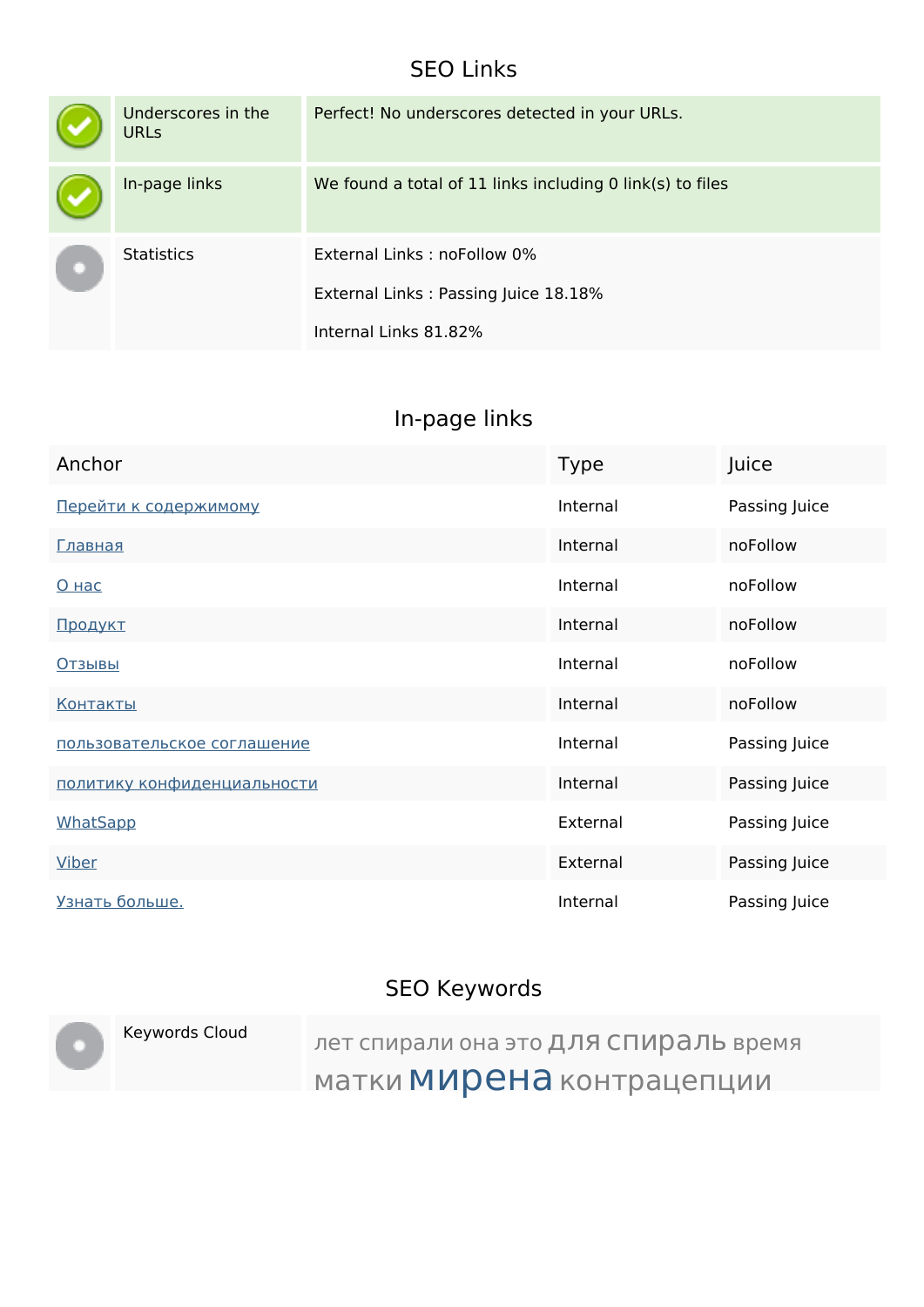# **Keywords Consistency**

| Keyword      | Content | Title | Keywords | Description | Headings |
|--------------|---------|-------|----------|-------------|----------|
| мирена       | 17      |       | ×        |             |          |
| спираль      | 9       |       | ×        |             | ×        |
| матки        | 8       | ×     | ×        | ×           |          |
| для          | 8       | ×     | ×        | ×           |          |
| контрацепции |         | ×     | ×        |             | ×        |

### **Usability**

| Url                | Domain: mirena.online<br>Length: $13$             |
|--------------------|---------------------------------------------------|
| Favicon            | Great, your website has a favicon.                |
| Printability       | We could not find a Print-Friendly CSS.           |
| Language           | Good. Your declared language is ru.               |
| <b>Dublin Core</b> | This page does not take advantage of Dublin Core. |

#### **Document**

| Doctype                | HTML 5                                                     |
|------------------------|------------------------------------------------------------|
| Encoding               | Perfect. Your declared charset is UTF-8.                   |
| <b>W3C Validity</b>    | Errors: 27<br>Warnings: 23                                 |
| <b>Email Privacy</b>   | Great no email address has been found in plain text!       |
| <b>Deprecated HTML</b> | Great! We haven't found deprecated HTML tags in your HTML. |